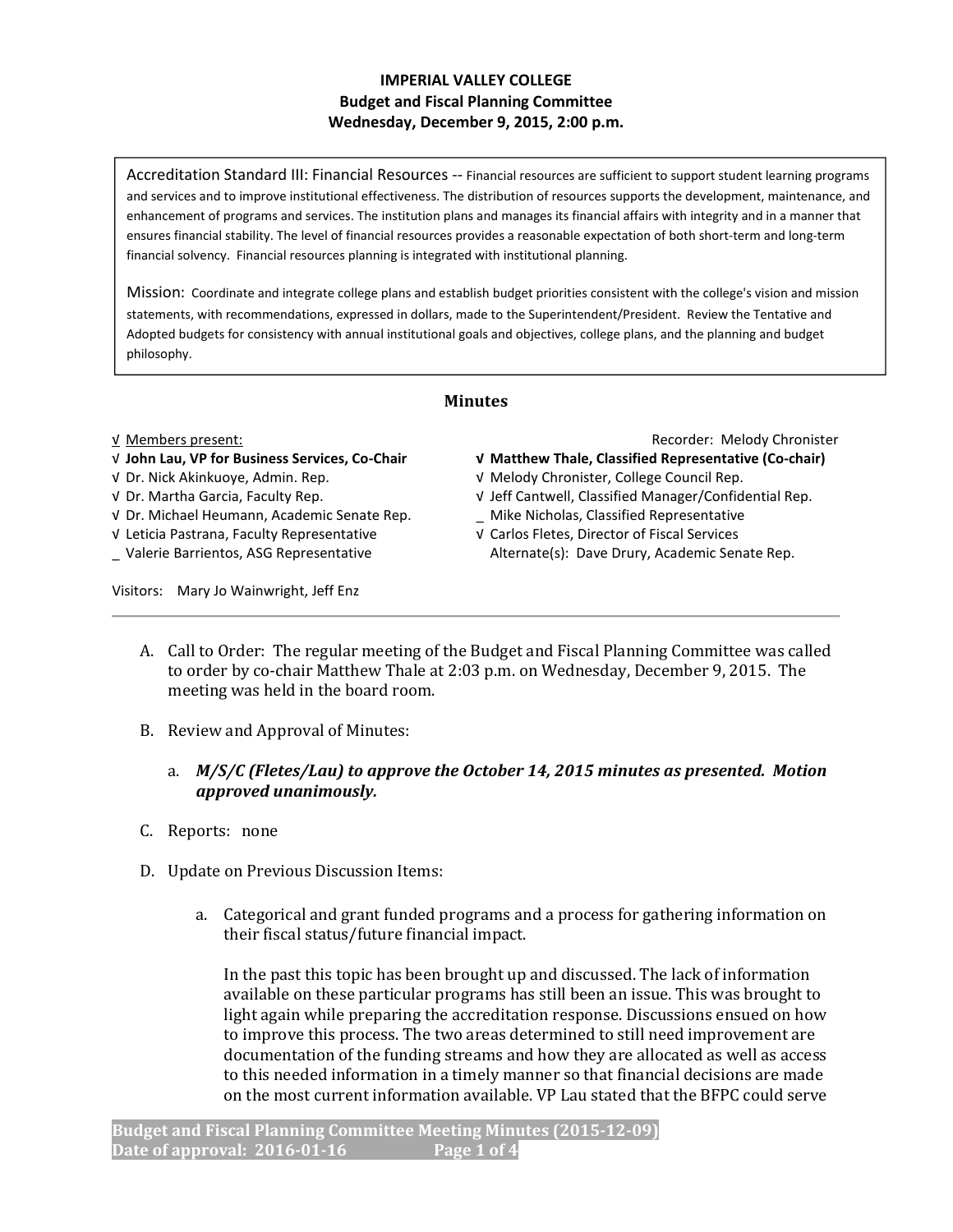as a clearing house for information. He wanted to make it clear that it would not be a decision making body.

To accomplish this, a form was developed for each categorical/grant program to complete and submit to the BFPC, which would be reviewed by the committee as a written report. This form includes a section on how this program could impact the general fund budget. It was agreed a timeline needs to be established to effectively roll out to the entire College, selecting the highest dollar programs first for review. Member Garcia objected to the suggested form and process. She said some grants that the Chancellors Office is advertising requires 27-45 day turnaround. Requiring this step may hinder our ability to apply for grants, as it would slow down the application process. Lau understood the concern, but indicated that our current structure increases the risk of getting into a legal agreement with other entities without understanding/discussing the parameters and impact on the general fund. It is for this reason we need an opportunity to discuss these programs prior to making these agreements. It is an institutional policy that we need to change. Previously a grant oversight committee was in place with a similar form required by that committee. With that committee disbanded, oversight has been limited and needs to return. Concerns were expressed about grant writing potentially occurring without VP knowledge. It may be that the College needs to reinstitute a grant oversight position. It was stated that there is oversight of grants. Programmatic and financial audits are being done. It was pointed out that the concern is what happens when grants go away – the long term impact on our assets.

VP Lau indicated that we need to change the environment so that we are better informed as a College when it comes to financial planning and decision making – which is also required to remain compliant with accreditation standards. These standards require a clear plan for cost of ownership, as well as connecting financial planning with institutional planning.

A question was asked if we submit a grant and are awarded if we are committed to it at that point or if we can back out. It was confirmed the moment we submit it we are committed to it and must complete the actions proposed.

The question was asked if this form being proposed can stop a grant from being submitted. The answer given was no. We should be able to work together to allow us to continue to seek grants while also making informed decisions that allow for discussion. We need institutional memory of the grants we are obtaining.

The committee agreed that this process needs to be in place, but there are different types of grants. TRIO is very different than ATLAS or TALCAS. There are also small grants.

Discussion ensued on the hiring of categorical positions and the impact on the general fund. It was confirmed that this is why categorical programs have been included in the conversation. It was pointed out that 5 full-time tenure track counselors are being hired with SSSP money, which means they stay even when the funds go away (if they do). This presents a potential impact on general fund dollars that needs to be determined. Director of Fiscal Services Fletes said SSSP should not be used as an example because it is not a competitive grant. He does not believe we can say no to those requests. It was reconfirmed that the BFPC is not seeking authoritative power. Instead they are only seeking to be informed to accurately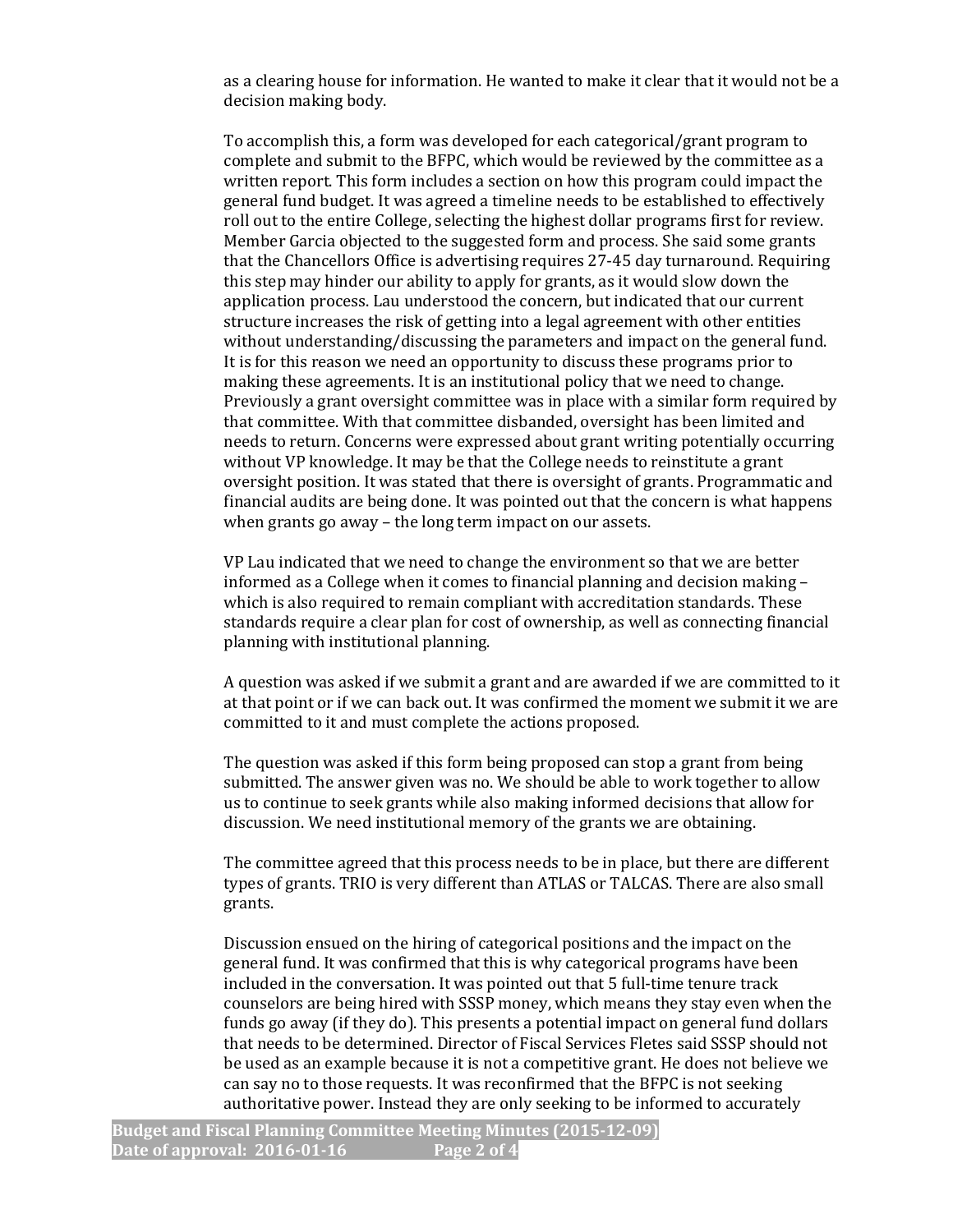determine future budget impact. The committee was reminded that FCMAT said we need to look at the indirect contributions of grants as well as post-employment benefit costs of the employees hired with these funds.

It was suggested to look at ATLAS and determine how much that impacted the general fund budget in long-term expenses.

The cost of ownership was brought up and discussed. Member Garcia confirmed that conversations are occurring with the administration, so minutes are available as evidence.

The more transparent we are as a College the more receptive we are to the actions taken. This suggested action should address this issue.

- E. New Discussion: None
- F. Action: Categorical Funding Questionnaire
	- a. M/S/C Heumann/Cantwell to approve the Categorical Funding Questionnaire as presented (see attachment). Motion approved unanimously.

The purpose of the form is to determine financial impact on the general fund. Concern was expressed about the encumbrance's question. It was suggested that it include the words "ongoing cost to the District". This was added to the form. Discussion ensued on the definition of indirect.

It was requested that the form be rolled out immediately and completed by the large dollar competitive grants first. The next phase of the roll out will then be discussed by the BFP in the Spring 2016 semester.

- G. Next Meeting: TBA
- H. Adjournment: Meeting adjourned at 3:03p.m.